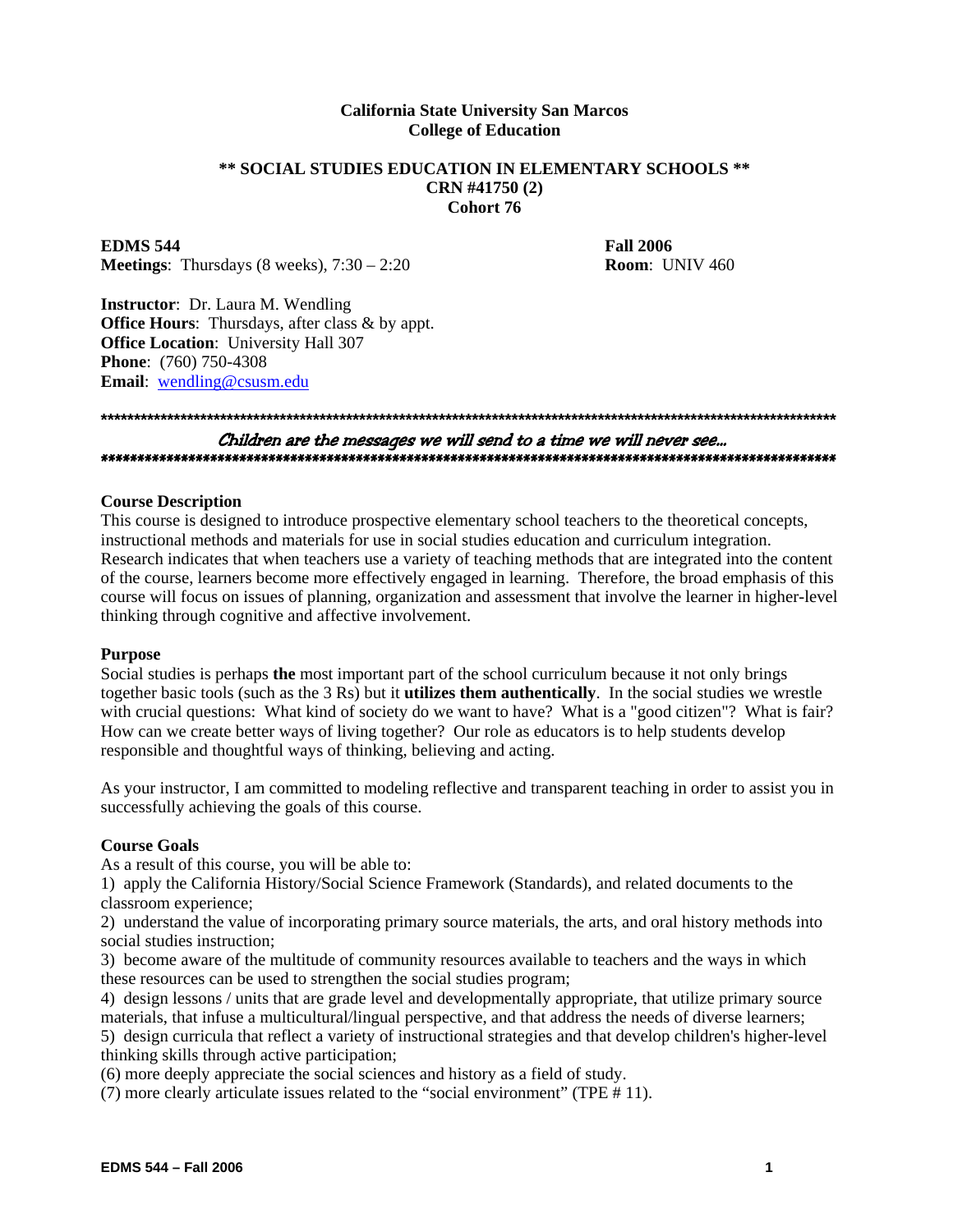# **Required Texts**:

- CSDE. (2005). History-Social Science Framework (for California Public Schools K-12). Sacramento, CA. (H/SS) www.cde.ca.gov/cilbranch/cfir/hsssbeup.pdf
- Turner, T. N. (2004). Essentials of Classroom Teaching: Elementary Social Studies. Boston: Allyn and Bacon. (T)

*And readings from previously purchased, Successful Inclusive Teaching by Joyce Choate* 

# **Highly Recommended:**

California Geographic Alliance – North (2000). California Atlas. George Cram Company, Inc.

#### **Professionalism - Dispositions**

Because this course is part of an accredited program that leads to professional certification, students are expected to demonstrate behavior consistent with a professional career. Lack of professionalism in any of the following areas will alter the final grade:

1. Attend all class meetings. If you miss a class session, please notify the instructor in writing (email) as soon as possible. Absences do not change assignment due dates. See the Attendance Policy – page 7 - for this course.

2. Arrive on time just as you would at a school site. Late arrivals to and early departures from class will result in a drop of the final grade.

3. Prepare carefully for class. Be ready to discuss readings and assignments thoughtfully. All voices are valued in our classroom community. Please be sure we get to hear your thoughts on the topics we cover.

4. Complete assignments on time. Late assignments will receive a 20% reduction in points for each day late. Occasionally a student may be asked to revise an assignment. If so, the revised work must be submitted no later than one week after it was returned and may not be eligible for full credit. Absences do not change assignment due dates. If you are absent when an assignment is due, you may submit the work via email (except for Physical Model) so that it is not counted late. I will confirm receipt of emailed assignments.

5. Interact professionally and collaborate responsibly with your colleagues and professor. Teacher education is a professional preparation program and students will be expected to adhere to standards of dependability, academic honesty and writing achievement. In short, please model TPE 11 and do your part to promote a healthy, happy, productive social environment.

Also, you are welcome to use a laptop computer in class. However, it is expected that you will use the technology for class related activity. Save checking emails or other personal use for time outside of class.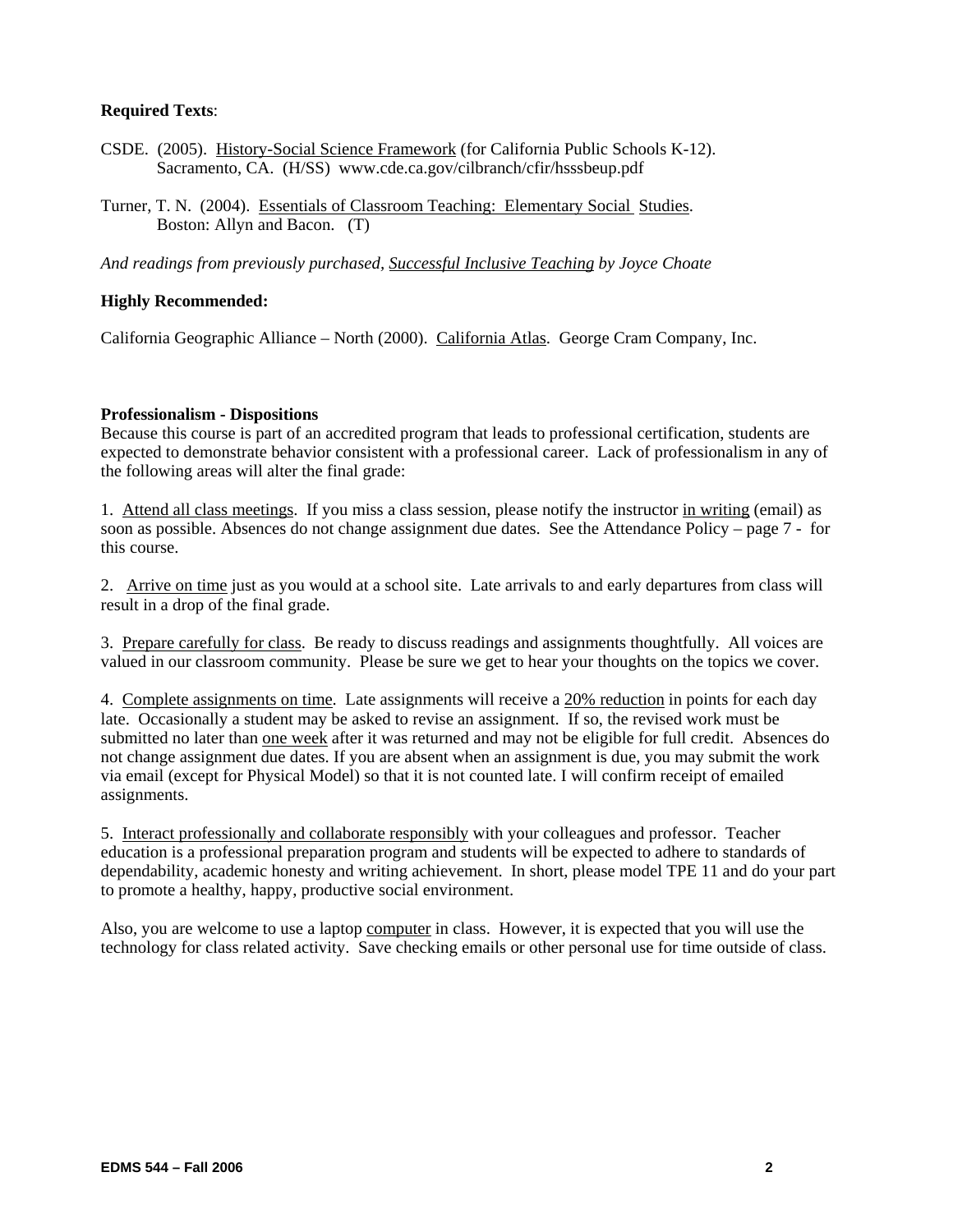# **PARTICIPATION, COLLABORATION AND PROFESSIONALISM**

Students will engage in active learning each class session, and will be expected to actively participate, collaborate, and demonstrate professionalism at all times.

- Do you participate in class discussions productively, sharing your knowledge and understandings?
- Do you interact productively with your peers, taking on a variety of roles (leader, follower, etc.)?
- Do you contribute appropriately to group work—do you "do your share"?
- Are you able to accept others' opinions? Are you supportive of others' ideas?
- Do you support your peers during their presentations?
- Can you monitor and adjust your participation to allow for others' ideas to be heard?
- Do you show a positive attitude and disposition towards teaching all students?
- Do you exhibit professional behavior at all times and display a "can do" attitude?

#### **Rubric for PCP: Participation, Collaboration and Professionalism**

|                                       | <b>Excellent</b>                                                                                                                                                                                                                                                                                                                                                           | Acceptable                                                                                                                                                                                                                                                                          | Unacceptable                                                                                                                                                                                                                                                     |  |
|---------------------------------------|----------------------------------------------------------------------------------------------------------------------------------------------------------------------------------------------------------------------------------------------------------------------------------------------------------------------------------------------------------------------------|-------------------------------------------------------------------------------------------------------------------------------------------------------------------------------------------------------------------------------------------------------------------------------------|------------------------------------------------------------------------------------------------------------------------------------------------------------------------------------------------------------------------------------------------------------------|--|
| <b>Attitude</b>                       | Always displays a positive<br>attitude. May offer<br>constructive criticism and<br>include alternatives that<br>show initiative.                                                                                                                                                                                                                                           | Displays a positive attitude.<br>May offer constructive<br>criticism and include<br>alternatives that show<br>initiative.                                                                                                                                                           | Seldom has a positive<br>attitude. Often is critical.<br>Does not offer alternative<br>solutions to criticism.                                                                                                                                                   |  |
| <b>Participation</b>                  | Attends every class, always<br>on time and well prepared,<br>and never leaves early.<br>Gives closest attention to<br>class activities and speakers.                                                                                                                                                                                                                       | Attends every class, on time<br>and prepared, and never<br>leaves early. Gives most<br>attention to class activities<br>and speakers.                                                                                                                                               | Is not always ready when<br>class time begins. Doesn't<br>give full attention in class;<br>sometimes talks when others<br>are speaking.                                                                                                                          |  |
| Professionalism                       | Consistently behaves, talks<br>and works in a professional<br>manner, regardless of<br>task/topic.                                                                                                                                                                                                                                                                         | Most of the time, behaves,<br>talks and works in a<br>professional manner.<br>regardless of task/topic.                                                                                                                                                                             | Seldom behaves, talks, and<br>works in a professional<br>manner, regardless of<br>task/topic.                                                                                                                                                                    |  |
| Collaboration                         | Consistently listens to,<br>shares with, and supports<br>the efforts of others. Tries<br>to keep people working well<br>together.                                                                                                                                                                                                                                          | Most of the time listens to.<br>shares with, and supports<br>the efforts of others, but<br>sometimes is not a good<br>team member.                                                                                                                                                  | Rarely listens to, shares<br>with, and supports the<br>efforts of others. Is not<br>always a good team player.                                                                                                                                                   |  |
| <b>Contributions</b>                  | Consistently provides useful<br>ideas; always stays focused<br>on the task. Exhibits a lot of<br>effort and valuable<br>contributions.                                                                                                                                                                                                                                     | Most of the time provides<br>useful ideas and stays<br>focused. A satisfactory<br>group member who does<br>what is required.                                                                                                                                                        | Rarely provides useful<br>ideas; not always focused.<br>Reluctant to participate.<br>Lets others take charge.                                                                                                                                                    |  |
| <b>Disposition toward</b><br>teaching | Consistently demonstrates<br>concern in learning to teach<br>all children. Always<br>demonstrates strong<br>commitment toward<br>developing (a) an<br>understanding of children,<br>(b) teaching strategies, and<br>(c) knowledge of the CA<br>Standards for the Teaching<br>Profession (CSTP), Teacher<br>Performance Expectations<br>(TPE), and CA Content<br>Standards. | Most of the time<br>demonstrates concern in<br>learning to teach all<br>children. Often<br>demonstrates commitment<br>toward developing (a) an<br>understanding of children,<br>(b) teaching strategies, and<br>(c) knowledge of the<br>CSTP's, TPE's, and CA<br>Content Standards. | Rarely shows concern in<br>learning to teach all<br>children. Rarely<br>demonstrates commitment<br>toward developing (a) an<br>understanding of children,<br>(b) teaching strategies, and<br>(c) knowledge of the<br>CSTP's, TPE's, and CA<br>Content Standards. |  |
| <b>Leadership</b>                     | Shows strength through<br>leadership in class activities;<br>other students respect you as<br>a leader.                                                                                                                                                                                                                                                                    | Effectively participates and<br>contributes, but rarely shows<br>leadership qualities.                                                                                                                                                                                              | Does not show leadership in<br>any area of class.                                                                                                                                                                                                                |  |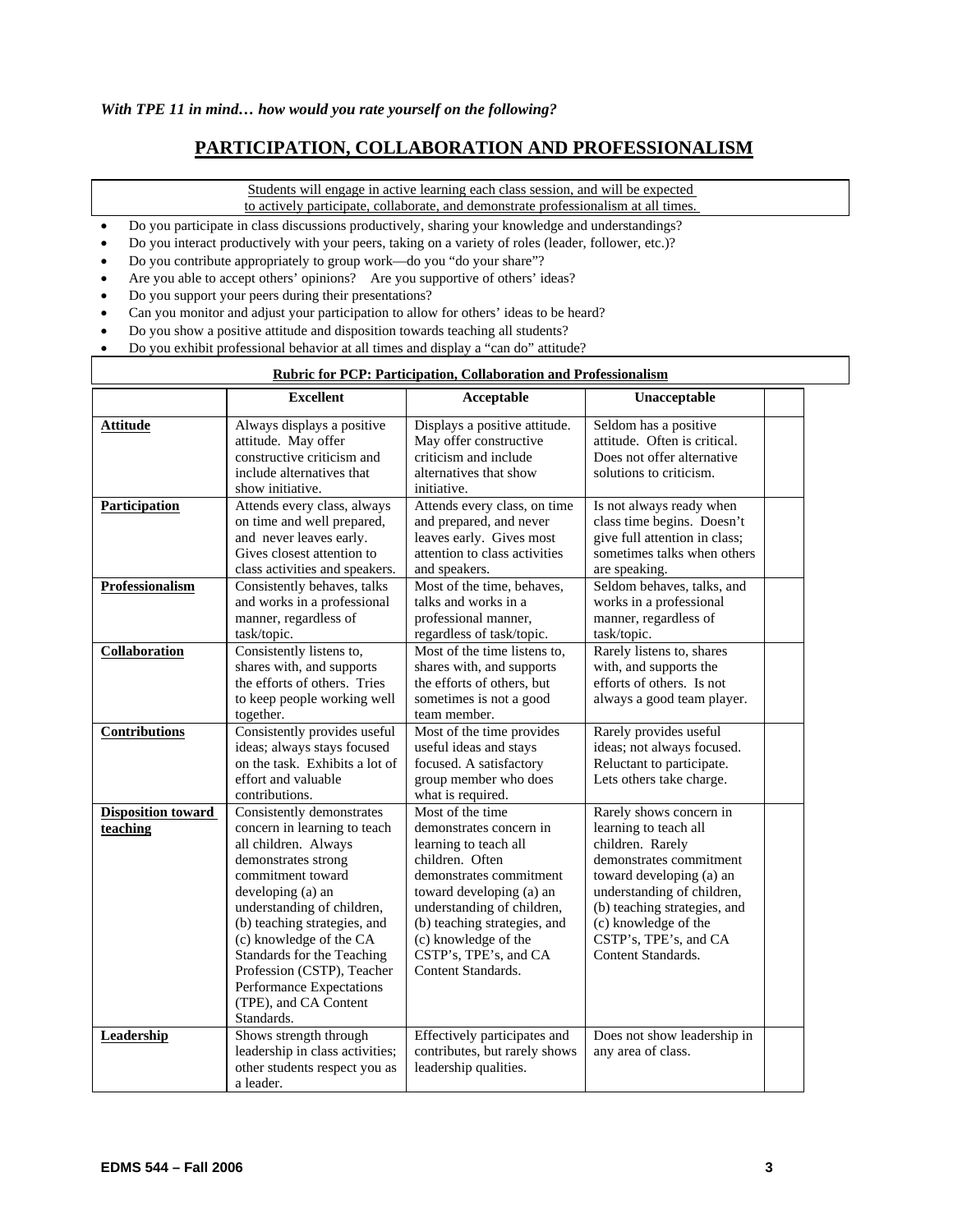# **California Commission on Teacher Credentialing**

# **Standards Alignment**

The course objectives, assignments, and assessments have been aligned with the CTC standards for the Multiple Subjects Credential. Be sure to incorporate artifacts from this class into your portfolio.

# **Teacher Performance Expectation (TPE) Competencies**

This course is designed to help those seeking a Multiple Subjects Credential develop the skills, knowledge, and attitudes necessary to assist schools and districts in implementing effective programs for all students. The successful candidate will be able to merge theory and practice in order to realize a comprehensive and extensive educational program for all students. You will be required to formally address the following TPEs in this course:

# **TPE #1A: Subject Specific Pedagogical Skills for History / Social Science**

During interrelated activities in program coursework and fieldwork, MS candidates learn to:

- ¾ teach state-adopted academic content standards for students in H/SS while helping students to learn and use basic analysis skills;
- $\triangleright$  enrich the study of social studies by drawing on social science concepts, case studies and cross-cultural activities;
- ¾ incorporate basic critical thinking skills and study skills into content-based instruction; and
- $\blacktriangleright$  utilize active forms of social studies learning, including simulations, debates, research activities and cooperative projects.

MS candidates begin to interrelate ideas and information within and across history/social science and other subject areas.

# **TPE #11: The Social Environment**

Candidates for a Teaching Credential develop and maintain clear expectations for academic and social behavior. The candidates promote student effort and engagement and create a positive climate for learning. They know how to write and implement a student discipline plan. They know how to establish rapport with all students and their families for supporting academic and personal success through caring, respect, and fairness. Candidates respond appropriately to sensitive issues and classroom discussions. They help students learn to work responsibly with others and independently. Based on observations of students and consultation with other teachers, the candidate recognizes how well the social environment maximizes academic achievement for all students and makes necessary changes.

#### **SB 2042 - Cultural Competencies** supported by this course:

Part 3: Culture and Cultural Diversity

- I.A. Definitions of culture I.C. Intragroup differences
- I.D. Physical geography and its effects on culture
- II.A What teachers should learn about their students II.B. How teachers can learn about their students
- II.C. How teachers can use what they learn about their students (culturally responsive pedagogy)
- III.A. Concepts of cultural contact III.D. Strategies for conflict resolution
- IV.A. Historical perspectives IV.B. Demography
- IV.C. Migration and Immigration

The Teacher Performance Expectations and SB 2042 Competencies identified above are addressed in EDMS 544 through class discussions, activities, oral/visual presentations, and written assignments.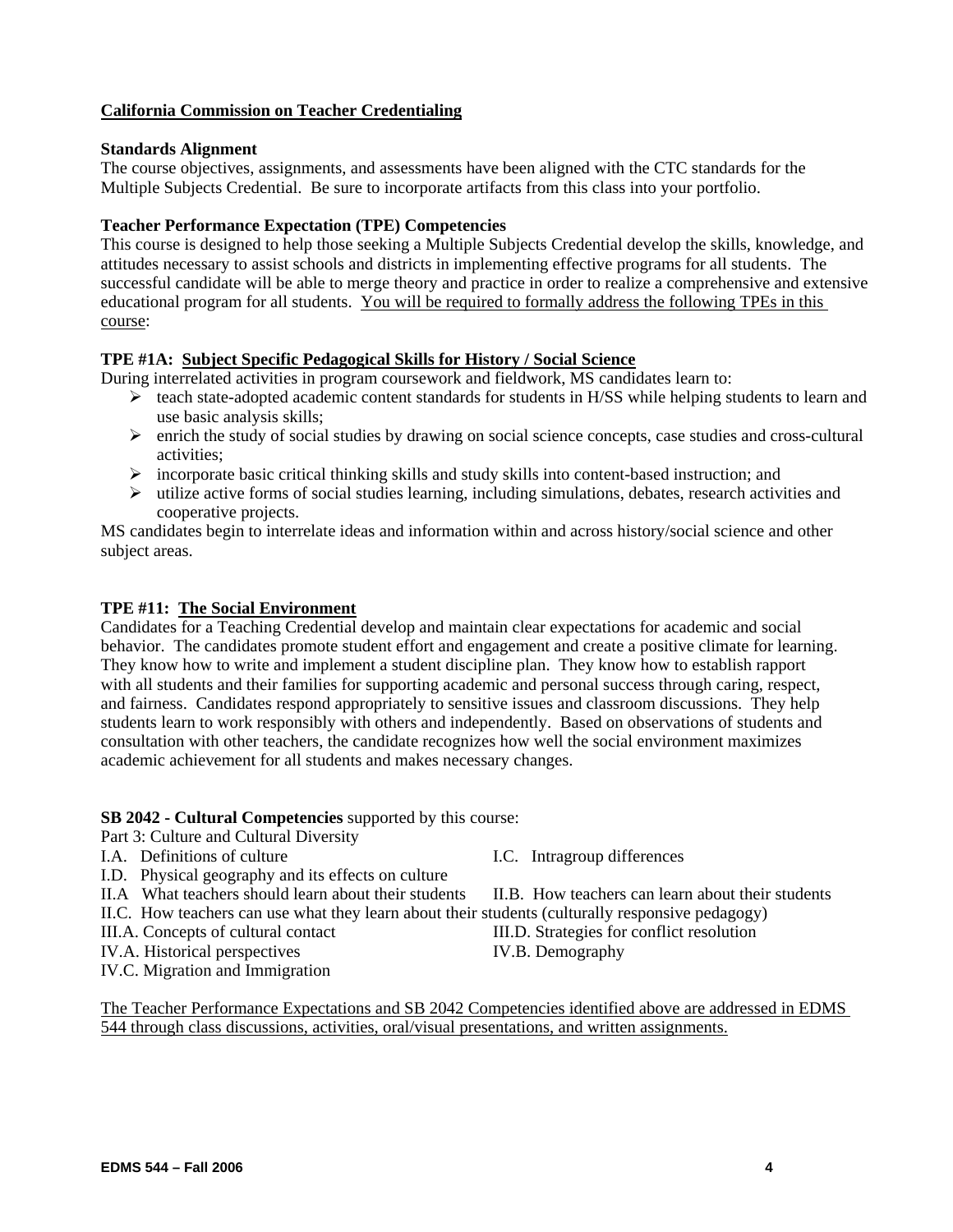# **ASSIGNMENTS**

*The Anticipated Schedule + detailed instructions for some course assignments will be handed out in class.* 

# ¾ *Reading Response Journal 15 points*

The assigned readings provide an important foundation for your increasing understanding of how to effectively teach social studies. To aid you in remembering the readings, and assist you with meaningful class participation, you are asked to respond to each reading assignment by coming to class with a 1 page entry in your reading response journal (you will need to purchase 2 large Blue Books). Response journals will generally be collected at each class session and will only receive full points if completed by the date indicated in the schedule. Please structure each entry with:

- (1) your name and nicknumber,
- (2) reading identification (T:8, for example),
- (3) key points from the reading,
- (4) a paragraph towards the bottom that connects the reading to your perspectives/ experience,
- (5) one question that the reading assignment prompts you to ask at this time.

#### ¾ *Finding the Social Studies in You! A Physical Model 1 bonus point!*

Have you ever tried to explain who you are through six social studies disciplines? For this assignment you will reintroduce yourself to our class by creating a physical model that illustrates aspects of you through the social studies disciplines. You may use photographs, drawings, cut-outs, objects, your imagination, etc. This activity models a way to verbally and visually engage your students -- and will demonstrate your understanding of the disciplines. Aim to present for 4-5 minutes.

### **The following three assignments will link together to support a social studies unit plan…**

#### ¾ *Literature Connection… a partner assignment 15 points*

A wealth of children's literature exists that strongly supports the state standards for teaching social studies. For this assignment you and a partner will select *one book* appropriate for the grade level unit you are developing. You will then dramatically present your book and explain how it can be used to advance children's thinking about key social studies concepts. You will create a handout for your colleagues and design a lesson plan that incorporates your book. (more details to come)

# ¾ *Community Resource / Field Trip Project 25 points*

In this assignment you will explore and share information about a field trip site in San Diego County. By designing a variety of pre, during, and post-trip teaching activities, as well as questions you might ask during the visit, you will be able to plan an educational (rather than purely recreational) field trip. (more details to come)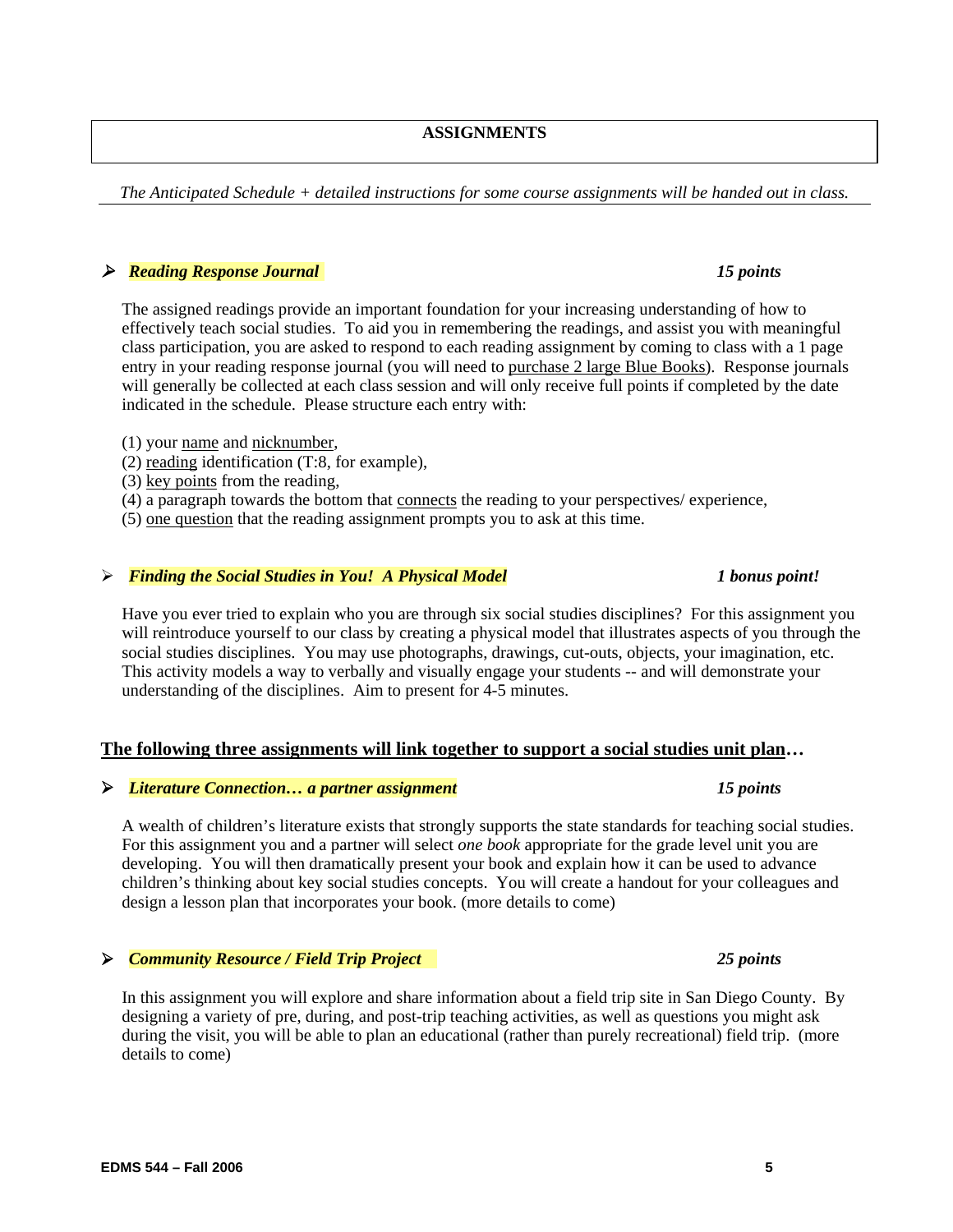# ¾ *Oral History Project 20 points*

Collecting oral histories is an exciting way to help children understand that "history" is found all around us and is being continually created. In this project, you will conduct an oral history interview of a person about a topic that relates to your social studies unit.

To support your interview, you will bring to class on the designated day a primary source object (artifact, document, photographs, etc.) of significance to the person/topic of the interview. We will then create a "classroom museum". (more details to come).

# ¾ *Mock Interview**10 points*

Imagine you are at a job interview and were just asked: "How will you teach social studies in your classroom?" Knowing how to teach and structure learning in social studies, and then being able to express your understanding, can be two different abilities. In order to help you eloquently articulate the knowledge you gained through this course (and thereby increase your chances of getting hired!), as well as enhance your educational philosophy statement, you will participate in a mock interview. Be prepared to describe five (5) of the most important concepts or ideas you learned in EDMS 544. You may choose to include quotes from our readings to support your responses.

| <b>ASSIGNMENT</b>                   | <b>POINTS</b> |
|-------------------------------------|---------------|
| Professionalism / TPE 11            | 15            |
| Reading Response Journal            | 15            |
| Physical Model                      | 1 bonus point |
| Literature Connection - Lesson Plan | 15            |
| <b>Community Field Trip</b>         | 25            |
| Oral History Project                | 20            |
| Mock Interview                      | 10            |
| <b>TOTAL:</b>                       | 100 points    |

#### **Grading Scale:**

Grades will be determined by the total number of points earned (100 points possible):

| $A = 93-100$ $B+=87-89$ | $B = 80-82$ $C = 73-76$ $D = 60-69$                       |  |
|-------------------------|-----------------------------------------------------------|--|
|                         | $A- = 90-92$ B = $83-86$ C + = 77-79 C - = 70-72 F = 0-59 |  |

Remember! You must maintain a B average (3.0 GPA) in your teacher education courses to receive a teaching credential from the State of California.

#### **Exemplary "A" Students (you!)**

1. Demonstrate serious commitment to their learning, making full use of the learning opportunities available and searching out the implications of their learning for future use.

2. Complete all assignments thoroughly, thoughtfully and timely.

3. Make insightful connections between assignments and their developing overall understanding of social studies concepts; continually question and examine assumptions in a genuine spirit of inquiry.

4. Show high level achievement of course goals.

5. Display a "can do" attitude, give 100%, and work to help others learn too.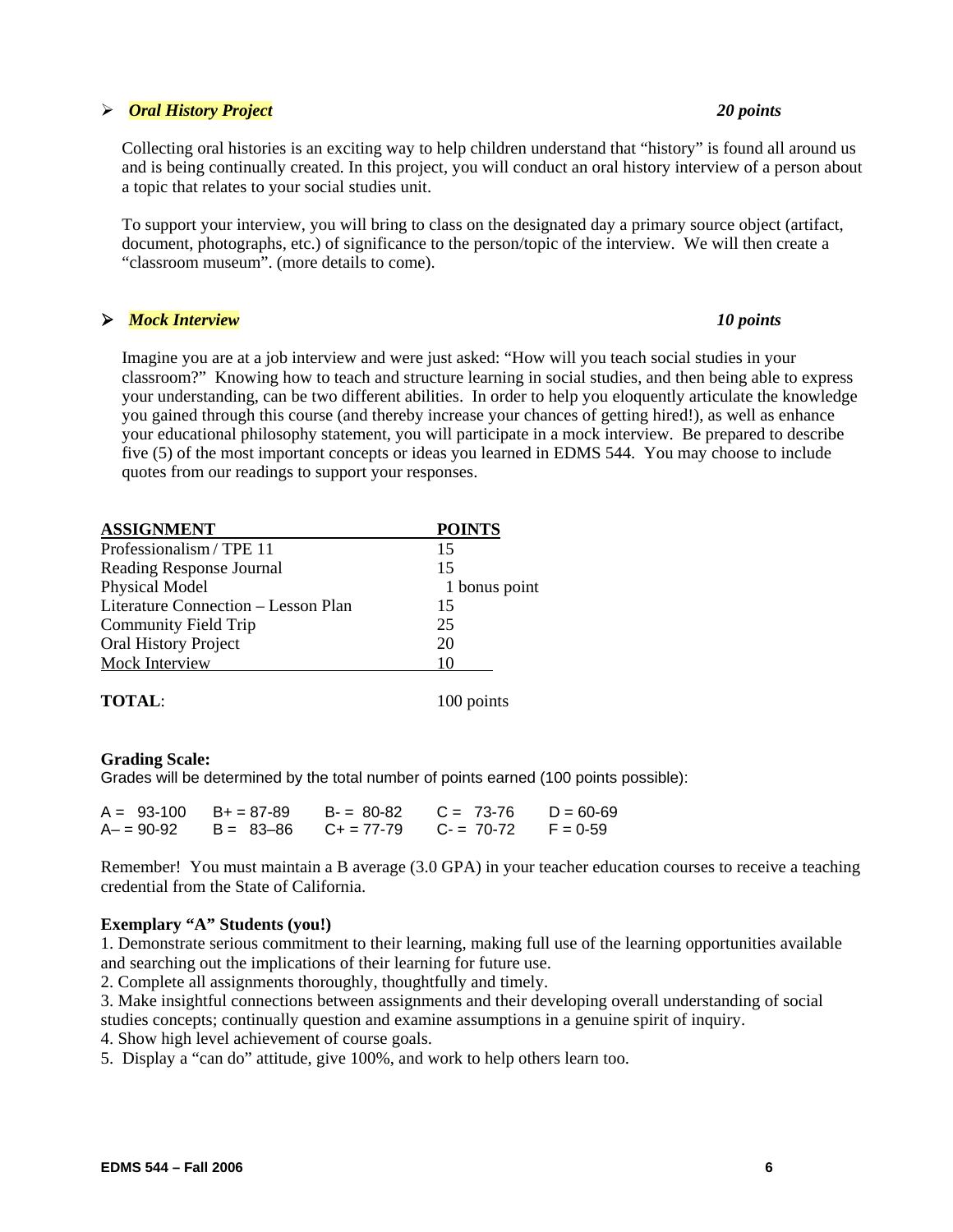# California State University San Marcos COLLEGE OF EDUCATION

### **Mission Statement**

The mission of the College of Education Community is to collaboratively transform public education by preparing thoughtful educators and advancing professional practices. We are committed to diversity, educational equity, and social justice, exemplified through reflective teaching, life-long learning, innovative research, and ongoing service. Our practices demonstrate a commitment to student centered education, diversity, collaboration, professionalism, and shared governance. *(adopted by COE Governance Community 11/1997)*

# **Attendance Policy**

Due to the dynamic and interactive nature of courses in the College of Education, all students are expected to attend all classes and participate actively. At a minimum, students must attend more than 80% of class time, or s/he **may not receive a passing grade** for the course at the discretion of the instructor. Individual instructors may adopt more stringent attendance requirements. Should the student have extenuating circumstances, s/he should contact the instructor as soon as possible. *(Approved: 12/19/97)*

**For this class, if you are absent one day, your highest grade is a B**. If you are absent more than one day your highest possible grade is a C, which means you may not receive a passing grade for this course.

# **University Writing Requirement**

A writing requirement of 2500 words is required in all CSUSM courses. You will achieve a significant writing experience in EDMS 544 through the following assignments: weekly reading journal responses, literature connection, field trip project, oral history project, and various in-class writing prompts as well as the narratives your write for your electronic portfolio.

# **Students with Disabilities Requiring Reasonable Accommodations**

Students must be approved for services by providing appropriate and recent documentation to the Office of Disabled Student Services (DSS) in Craven Hall 5205 and can be contacted by phone at (760) 750-4905 or TTY (760) 750-4909. Eligible students may contact the instructor during office hours or in a more private setting in order to ensure confidentiality.

#### **CSUSM Academic Honesty Policy**

"Students will be expected to adhere to standards of academic honesty and integrity, as outlined in the Student academic Honesty Policy. All written work and oral assignments much be original work. All ideas/materials that are borrowed from other sources much have appropriate references to the original sources. Any quoted material should give credit to the source and be punctuated with quotation marks.

Students are responsible for honest completion of their work including examinations. There will be no tolerance for infractions. If you believe there has been an infraction by someone in the class, please bring it to the instructor's attention. The instructor reserves the right to discipline any student for academic dishonesty in accordance with the general rules and regulations of the university. Disciplinary action may include the lowering of grades and/or the assignment of a failing grade for an exam, assignment, or the class as a whole."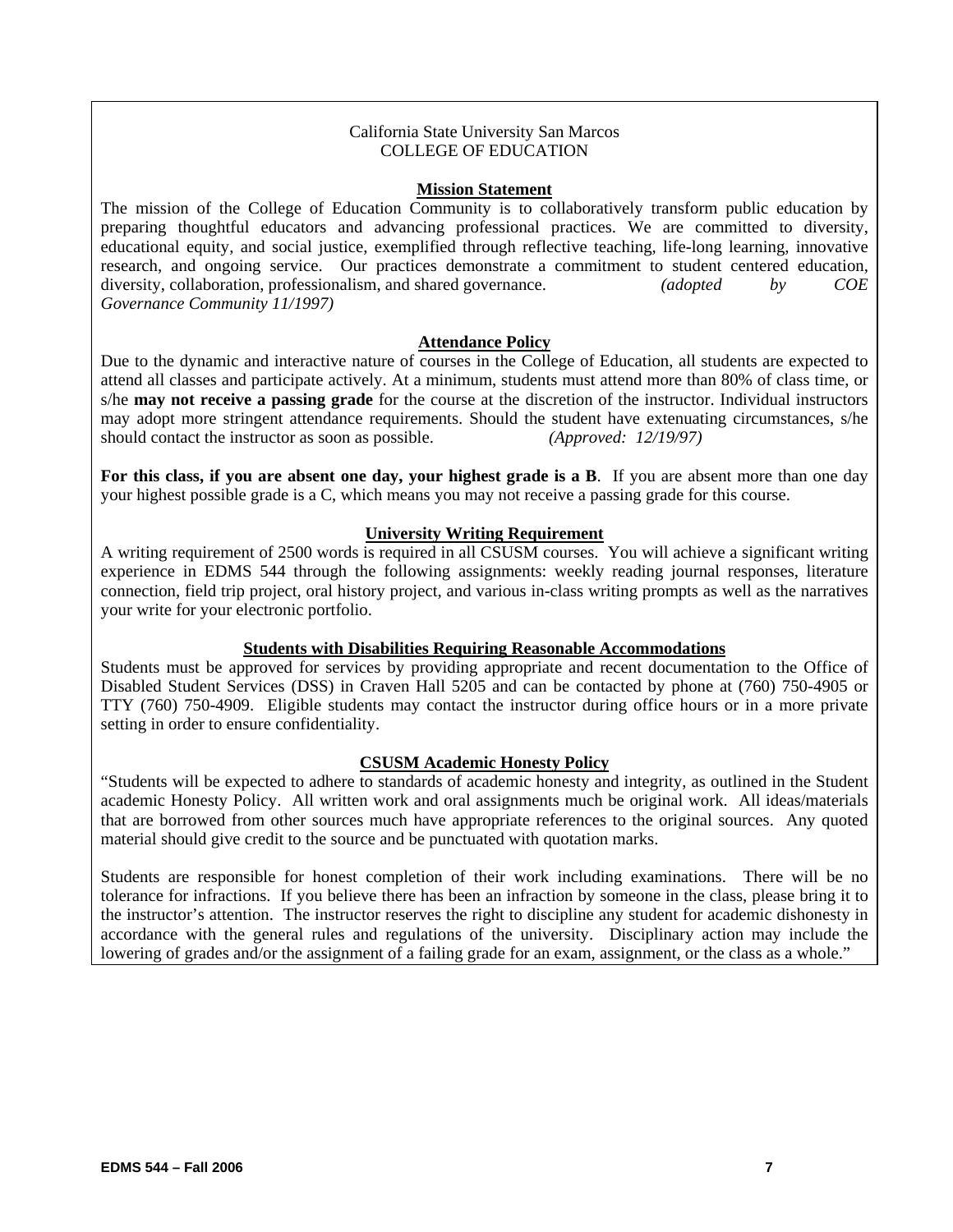# **SB 2042 - AUTHORIZATION TO TEACH ENGLISH LEARNERS COMPETENCIES**

| PART 1:<br><b>LANGUAGE STRUCTURE AND</b>                                                                                                     | PART 2:<br><b>METHODOLOGY</b>                                                                                               | <b>PART 3:</b><br><b>CULTURE AND</b>                                                                |
|----------------------------------------------------------------------------------------------------------------------------------------------|-----------------------------------------------------------------------------------------------------------------------------|-----------------------------------------------------------------------------------------------------|
| <b>FIRST- AND SECOND-LANGUAGE</b><br><b>DEVELOPMENT</b>                                                                                      | OF BILINGUAL, ENGLISH<br>LANGUAGE DEVELOPMENT,<br><b>AND CONTENT INSTRUCTION</b>                                            | <b>CULTURAL DIVERSITY</b>                                                                           |
| I. Language Structure and Use:<br><b>Universals and Differences</b>                                                                          | I. Theories and Methods of Bilingual<br><b>Education</b>                                                                    | I. The Nature of Culture                                                                            |
| (including the structure of English)                                                                                                         |                                                                                                                             |                                                                                                     |
| A. The sound systems of language (phonology)                                                                                                 | A. Foundations<br><b>B.</b> Organizational models: What works for                                                           | A. Definitions of culture<br><b>B.</b> Perceptions of culture                                       |
| <b>B.</b> Word formation (morphology)                                                                                                        | whom?                                                                                                                       |                                                                                                     |
| C. Syntax                                                                                                                                    | C. Instructional strategies                                                                                                 | C. Intra-group differences (e.g., ethnicity, race,<br>generations, and micro-cultures)              |
| D. Word meaning (semantics)                                                                                                                  | II. Theories and Methods for Instruction In<br>and Through English                                                          | D. Physical geography and its effects on culture                                                    |
| E. Language in context                                                                                                                       | A. Teacher delivery for both English language<br>development and content instruction                                        | E. Cultural congruence                                                                              |
| F. Written discourse                                                                                                                         | <b>B.</b> Approaches with a focus on English<br>language development                                                        | II. Manifestations of Culture: Learning<br><b>About Students</b>                                    |
| G. Oral discourse                                                                                                                            | C. Approaches with a focus on content area<br>instruction (specially designed academic<br>instruction delivered in English) | A. What teachers should learn about their<br>students                                               |
| H. Nonverbal communication                                                                                                                   | D. Working with paraprofessionals                                                                                           | <b>B.</b> How teachers can learn about their students                                               |
| I. Language Change                                                                                                                           |                                                                                                                             | C. How teachers can use what they learn about<br>their students (culturally responsive<br>pedagogy) |
| II. Theories and Factors in First- and Second-<br><b>Language Development</b>                                                                | <b>III.</b> Language and Content Area<br><b>Assessment</b>                                                                  | <b>III. Cultural Contact</b>                                                                        |
| A. Historical and current theories and models of<br>language analysis that have implications for<br>second-language development and pedagogy | A. Purpose                                                                                                                  | A. Concepts of cultural contact                                                                     |
| B. Psychological factors affecting first- and<br>second-language development                                                                 | <b>B.</b> Methods                                                                                                           | B. Stages of individual cultural contact                                                            |
| C. Socio-cultural factors affecting first- and<br>second-language development                                                                | C. State mandates                                                                                                           | C. The dynamics of prejudice                                                                        |
| D. Pedagogical factors affecting first- and second-<br>language development                                                                  | D. Limitations of assessment                                                                                                | Strategies for conflict resolution<br>D.                                                            |
| E. Political factors affecting first- and second-<br>language development                                                                    | E. Technical concepts                                                                                                       | IV. Cultural Diversity in U.S. and CA.                                                              |
|                                                                                                                                              |                                                                                                                             | A. Historical perspectives                                                                          |
|                                                                                                                                              |                                                                                                                             | <b>B.</b> Demography                                                                                |
|                                                                                                                                              |                                                                                                                             | C. Migration and immigration                                                                        |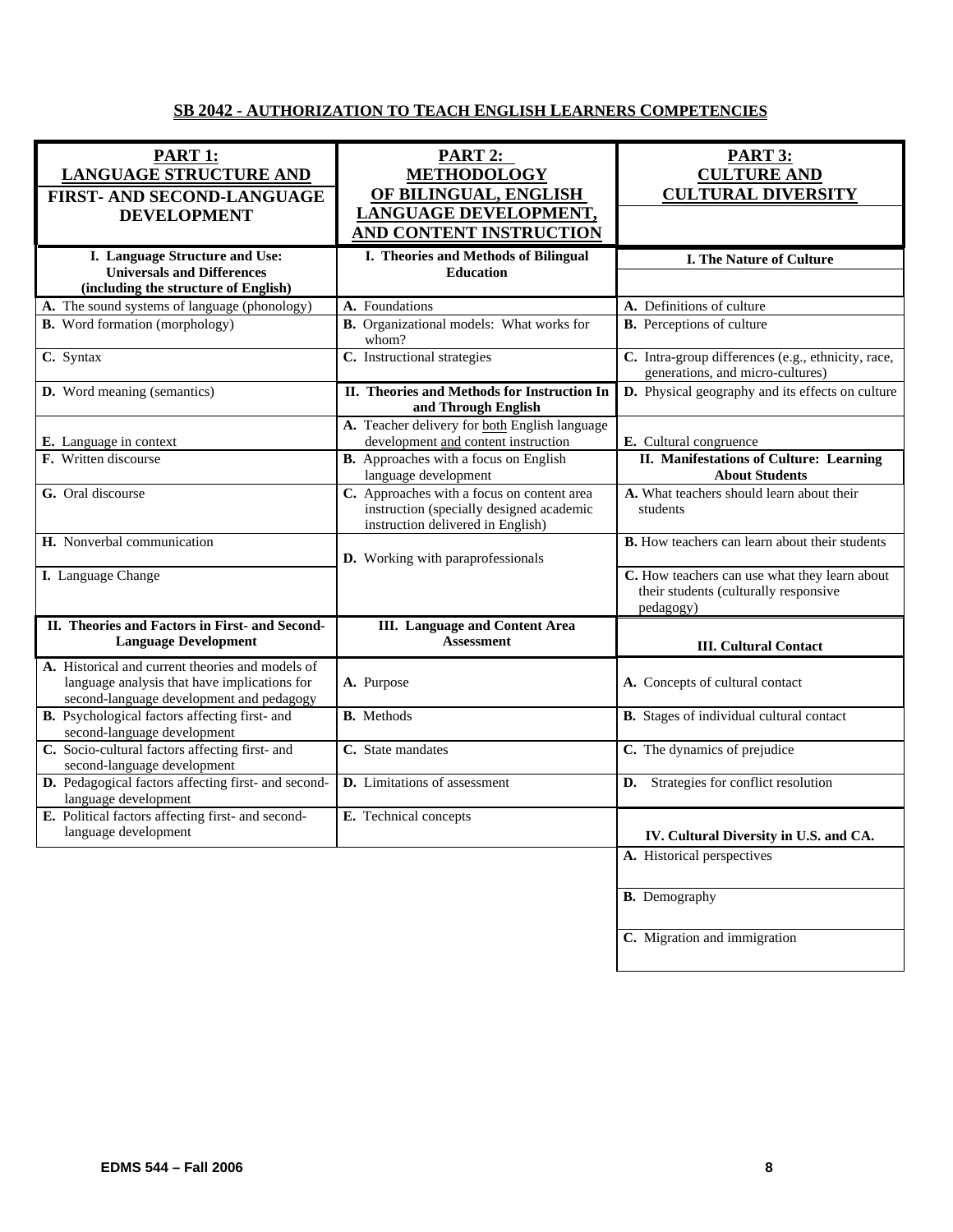# EDMS 544 – LITERATURE CONNECTION

# -- a partner assignment --

Your Literature Connection will serve as one of three sections comprising your social studies unit. For this assignment, you will select a single (fiction or nonfiction) book that addresses the themes, and history/social science standards, that match your field trip location and oral history interview. It can be literature that you read to students or that students read by themselves.

When introducing a unit you should think about ways to invite your students into the topic. Many times, a book is a good way to do that. You may want to consult the SCORE website, NCSS Notable Children's Tradebooks (www.social studies.org), or your school librarian for suggestions. **This assignment will include three parts… (1) a "dramatic" presentation, (2) a handout for classmates, (3) a written lesson plan demonstrating how you will incorporate the book into your instruction.** 

# **REQUIREMENTS**

**(1)** A **10 minute "dramatic/interactive" presentation** "selling" us on why your book is great to use with students. Be sure to consider the following when organizing your presentation:

- $\triangleright$  After reading your book carefully, identify several key themes and select one or two to focus on during your presentation.
- $\triangleright$  You will want to tell enough about the event or character to involve your audience but leave them curious to read the book themselves – so you might not want to give away the ending!
- $\triangleright$  Clearly connect the themes you discuss to social studies content and your unit standards.
- ¾ **Include audience involvement and some several creative elements, (visual aids, dress-up, edibles) to capture everyone's attention**. You are welcome to use the overhead or Power Point if you want to display images and text, or add music. Remember--active learning is best!
- ¾ Practice your presentation several times aloud to yourself (or other family, friends, dogs, cats…) in advance to check for timing and smoothness of presentation.
- $\triangleright$  Although you may choose to write out the basics of your presentation, do not read it. Make eye contact with your audience, and change your vocal inflections. If it fits the book, ham it up.

**(2)** A **HANDOUT** with key information about your book. This will be emailed to your instructor and your cohort before your presentation, **OR** make enough typed copies of the handout for everyone in our class and distribute on the day of your presentation. Please use the following format to give us key information about your book. The goal is for everyone to come away with lots of ideas for ways to use social studies literature with students. (see sample at end)

> **Your Names and Nick #s Book Title Author / Publisher / ISBN# / Date of publication History-Social Science Standard(s) this book supports Appropriate grade level(s) Identify fiction or non-fiction Big Idea / Key Questions Full paragraph summarizing book Brief descriptions of related teaching ideas**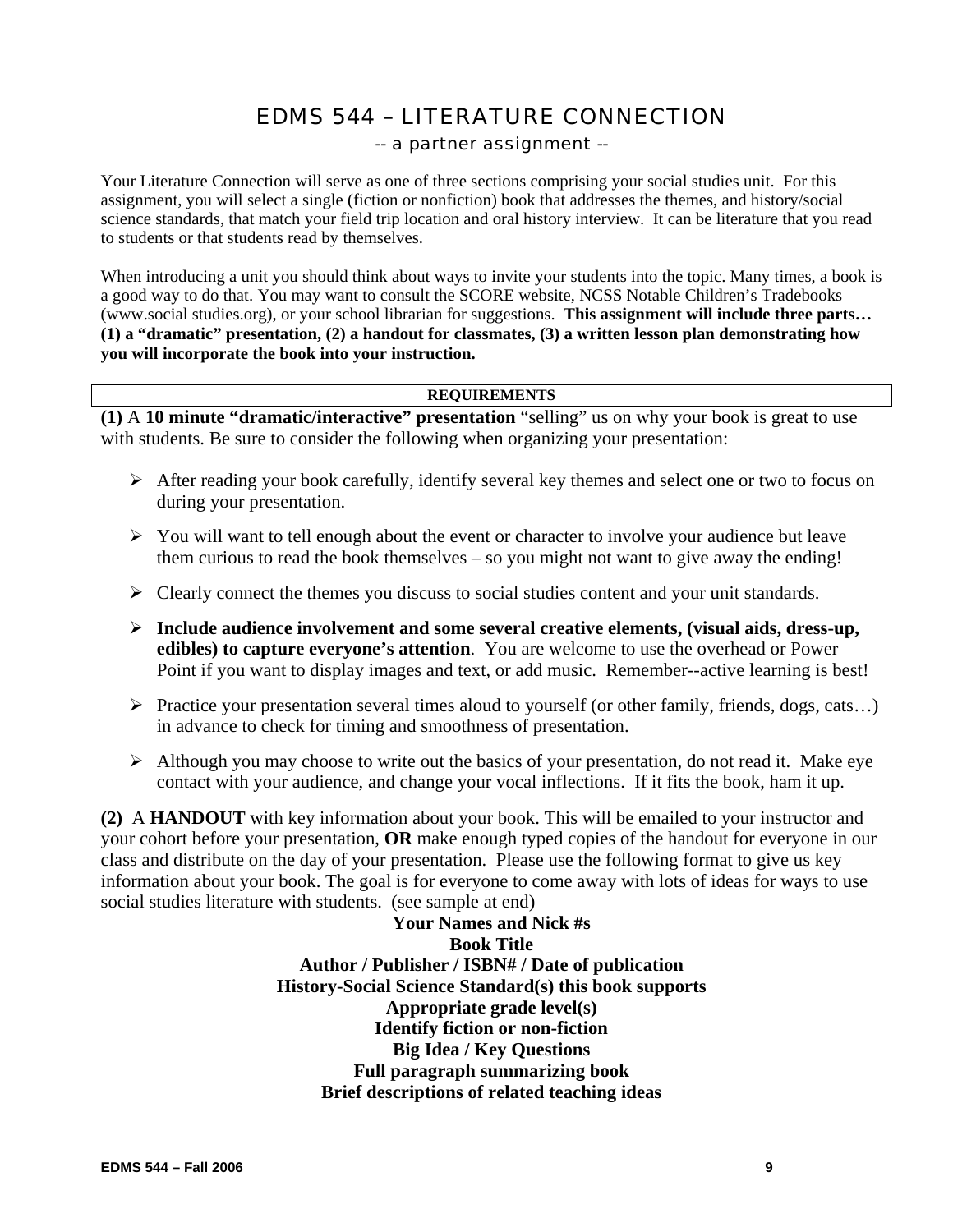**(3)** A **LESSON PLAN** for using the book within your unit. A copy of the lesson plan will be turned in to the instructor.

# **Lesson Plan Format**

**Lesson Title:** What is the title of your lesson?

**Grade Level:** What is the grade level?

**California Content Standard(s):** What standards are addressed?

**Unit Big Idea(s):** What is your unit's "big idea" and why is it important?

**Lesson Objective**: What do you want students to be able to do? How will they do it?

**Student Groupings**: How will you group students for instruction to promote cooperative learning? What cooperative learning skill will be addressed? (think TPE 11)

**Materials/Resources/Technology**: What does the teacher need? What do the students need?

**Assessment**: How will your students demonstrate that they have met the objective? Is there a clear match between the standards, big idea, objectives and the assessment? What specific criteria (rubric) will you use to grade performance on this lesson?

# **Lesson Procedures**:

 $> \overline{INTO}$ . **(# minutes?)**

- ¾ **THROUGH (# minutes?)**
- ¾ **BEYOND (# minutes?)**

**Accommodations/Adaptations/Applications for Special Learners: (provide 3 to 4) ---------------------------------------------------------------------------------------------------------------------- AND DON'T FORGET TO…!** 

**\* Attach all handouts / worksheets / sample graphics, etc. that will be used in this lesson.** 

**\* Attach your grading rubric.** 

*\* Cite References: While you may not copy a lesson directly from another source, you may modify existing lessons. However, you must give credit for any resources you use, including those from the web.*